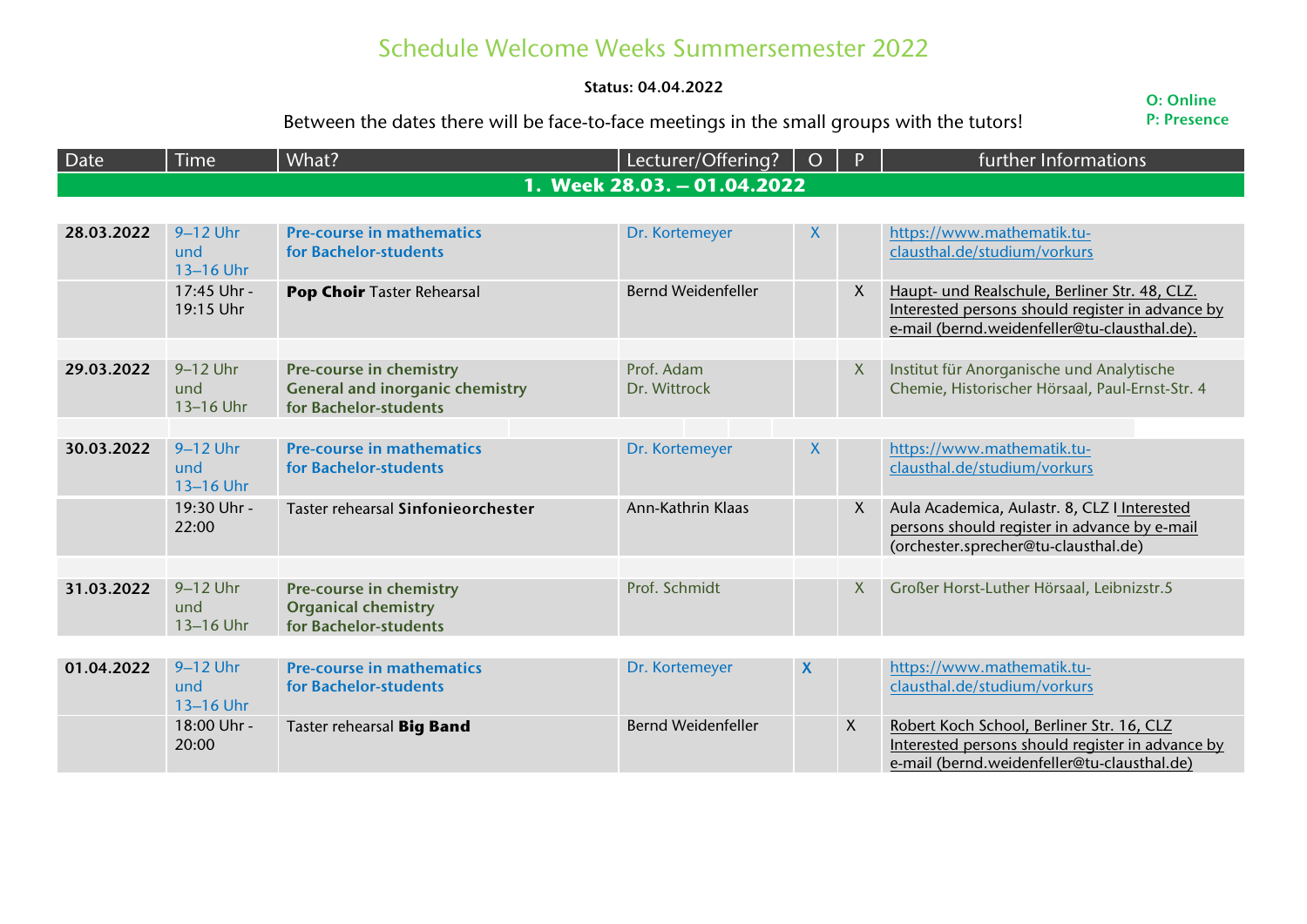| <b>Date</b> | <b>Time</b>                    | What?                                                                                                                                                                 | Lecturer/Offering?                                                    |                  |              | further Informations                                                                                                                              |
|-------------|--------------------------------|-----------------------------------------------------------------------------------------------------------------------------------------------------------------------|-----------------------------------------------------------------------|------------------|--------------|---------------------------------------------------------------------------------------------------------------------------------------------------|
|             |                                |                                                                                                                                                                       | 2. Week 04.04. -08.04.2022                                            |                  |              |                                                                                                                                                   |
|             |                                |                                                                                                                                                                       |                                                                       |                  |              |                                                                                                                                                   |
| 04.04.2022  | 9-12 Uhr<br>und<br>13-16 Uhr   | <b>Pre-course in mathematics</b><br>for Bachelor-students                                                                                                             | Dr. Kortemeyer                                                        |                  | х            | Hörsaal B, Institut for Mathematics, Erzstr. 1                                                                                                    |
|             | 17:45 Uhr -<br>19:15 Uhr       | Pop Choir Taster Rehearsal                                                                                                                                            | <b>Bernd Weidenfeller</b>                                             |                  | $\mathsf{X}$ | Haupt- und Realschule, Berliner Str. 48, CLZ.<br>Interested persons should register in advance by<br>e-mail (bernd.weidenfeller@tu-clausthal.de). |
| 05.04.2022  | 10 Uhr                         | <b>Welcome Events for all students</b><br><b>HYBRID</b>                                                                                                               | Studiendekane,<br>Studienfachberater<br>Fachschaften<br>Bärchenführer | $\mathsf{X}$     | $\mathsf{X}$ | https://www.tu-clausthal.de/en/prospective-<br>students/try-out-prepare/welcome-<br>week/welcome-events-on-april-5th-2022-at-10-<br>am            |
|             | 13 Uhr                         | Information events for all<br><b>International students</b><br><b>ONLINE</b>                                                                                          | Herr Habbabeh,<br>Frau Sekler                                         | $\boldsymbol{X}$ |              | https://webconf.tu-clausthal.de/b/has-s7y-nej-<br>w1i                                                                                             |
|             | 15 Uhr                         | Information event of the computer center<br>for all students<br><b>ONLINE</b>                                                                                         | Martin Dietrich                                                       | $\boldsymbol{X}$ |              | https://webconf.tu-clausthal.de/b/kev-kpz-9nz                                                                                                     |
|             |                                |                                                                                                                                                                       |                                                                       |                  |              |                                                                                                                                                   |
| 06.04.2022  | 9-12 Uhr<br>und<br>13-16 Uhr   | <b>Pre-course in mathematics</b><br>for Bachelor-students                                                                                                             | Dr. Kortemeyer                                                        |                  | X            | Hörsaal B, Institut for Mathematics, Erzstr. 1                                                                                                    |
|             | 14-15 Uhr                      | Webinar in <b>ENGLISH</b> for the library<br>presentation for the following master<br>programs:<br>Mining Engineering, Computer Science and all<br>interested persons | <b>Unibibliothek</b>                                                  | $\boldsymbol{X}$ |              | https://webconf.tu-clausthal.de/b/sil-qqt-k36                                                                                                     |
|             |                                |                                                                                                                                                                       |                                                                       |                  |              |                                                                                                                                                   |
| 07.04.2022  | 9-12 Uhr<br>und<br>13-16 Uhr   | Pre-course in chemistry<br><b>Physical chemistry</b><br>for Bachelor-students                                                                                         | Prof. Johannsmann                                                     |                  | $\mathsf{X}$ | Großer Horst-Luther Hörsaal, Leibnizstr.5                                                                                                         |
|             | all day                        | <b>Open STUZ Day</b>                                                                                                                                                  | ASTA, Beratungsstelle<br>Studentenwerk und<br>Kellerclub              |                  | X            | StuZ, Silberstraße 1                                                                                                                              |
|             |                                |                                                                                                                                                                       |                                                                       |                  |              |                                                                                                                                                   |
| 08.04.2022  | $9-12$ Uhr<br>und<br>13-16 Uhr | <b>Pre-course in mathematics</b><br>for Bachelor-students                                                                                                             | Dr. Kortemeyer                                                        |                  | х            | Hörsaal B, Institut for Mathematics, Erzstr. 1                                                                                                    |
|             | 18:00 Uhr -<br>20:00           | Taster rehearsal Big Band                                                                                                                                             | <b>Bernd Weidenfeller</b>                                             |                  | $\mathsf{X}$ | Robert Koch School, Berliner Str. 16, CLZ<br>Interested persons should register in advance by<br>e-mail (bernd.weidenfeller@tu-clausthal.de)      |